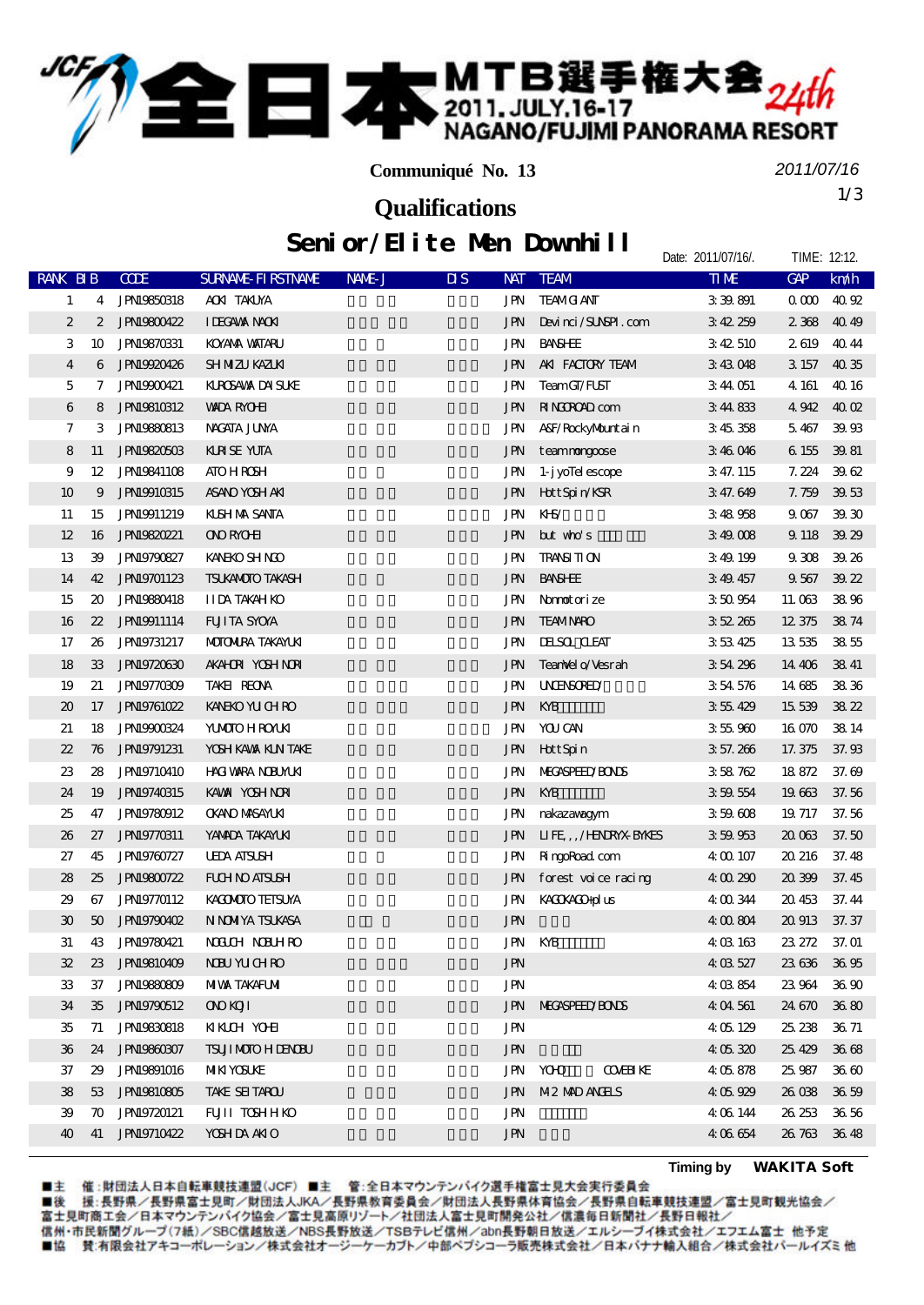## ■本 MTB選手権大会<sub>24th</sub>

**Communiqué No. 13**

*2011/07/16*

Date: 2011/07/16/. TIME: 12:12.

2/3 **Qualifications**

Senior/Elite Men Downhill

| <b>RANK BIB</b>       |                       | <b>CODE</b>        | <b>SURVANE FI RSTIVANE</b> | NAME J | $\overline{\mathbf{u}}$ s | <b>NAT</b>                         | <b>TEAM</b>                        |                | <b>TIME</b>       | GAP                 | km/h              |
|-----------------------|-----------------------|--------------------|----------------------------|--------|---------------------------|------------------------------------|------------------------------------|----------------|-------------------|---------------------|-------------------|
| 41                    | $\boldsymbol{\omega}$ | <b>JPN19710105</b> | TAN SHRO                   |        |                           | JPN                                |                                    |                | 4 06 848          | 26 957              | 3645              |
| 42                    | 32                    | <b>JPN19860618</b> | <b>MOHZKK KEITA</b>        |        |                           | <b>JPN</b>                         |                                    |                | 4 07.106          | 27.215              | 3642              |
| 43                    | 57                    | <b>JPN19750723</b> | <b>OKLEO TAKAYLKI</b>      |        |                           | <b>JPN</b>                         |                                    |                | 4 07.505          | 27.614              | 36.36             |
| 44                    | 31                    | JPN19720929        | AZUAA YU CHRO              |        |                           | $\mathbf{J}\mathbf{P}\!\mathbf{N}$ | M <sub>2</sub>                     |                | 4 08 075          | 28 18 5             | 36.27             |
| 45                    | 72                    | <b>JPN19840124</b> | KUREBAYASH TAKAH RO        |        |                           | <b>JPN</b>                         | <b>TEAMNARO</b>                    |                | 4 09 281          | 29 300              | 36 10             |
| 46                    | 58                    | <b>JPN19870429</b> | <b>IMMZMIHRO</b>           |        |                           | <b>JPN</b>                         | Morkey/                            | $\sqrt{z}$ - W | 409779            | 29.889              | 36 O <sub>3</sub> |
| 47                    | 34                    | JPN19760219        | <b>TAKELCH SUCIRU</b>      |        |                           | <b>JPN</b>                         | $S\!G$<br>$\overline{\phantom{a}}$ |                | 409953            | 30 062              | 36 CO             |
| 48                    | 68                    | JPN19790209        | ARASAWA TAKEO              |        |                           | <b>JPN</b>                         | Team <sub>R</sub> se               |                | 4 10 888          | 31.002              | 35.87             |
| 49                    | 54                    | <b>JPN19710222</b> | <b>HATANO MASAH RO</b>     |        |                           | <b>JPN</b>                         | <b>NH</b>                          |                | 4 10 938          | 31,048              | 35.86             |
| 50                    | 77                    | JPN19900706        | <b>TAKAYANA YUJI RO</b>    |        |                           | <b>JPN</b>                         | groovy factory/AST                 |                | 4 10 973          | 31.082              | 3586              |
| 51                    | 38                    | <b>JPN19710706</b> | <b>MIAN KENCH</b>          |        |                           | JPN                                | TeamThink                          |                | 4 12 168          | 32.277              | 35.69             |
| 52                    | 40                    | <b>JPN19760807</b> | <b>I VANIE MAKCIO</b>      |        |                           | <b>JPN</b>                         |                                    |                | 4 12 420          | 32529               | 3565              |
| 53                    | 52                    | <b>JPN19870211</b> | NAKANIRA YU                |        |                           | JPN                                | Ringo Road com                     |                | 4 13 856          | 33965               | 3545              |
| 54                    | 30                    | <b>JPN19720929</b> | AZIMA YUJIROU              |        |                           | <b>JPN</b>                         | M <sub>2</sub>                     |                | 4 18 030          | 38 140              | 34 87             |
| 55                    | 44                    | <b>JPN19770304</b> | <b>MAKI NO MASANORI</b>    |        |                           | <b>JPN</b>                         |                                    |                | 4 19 348          | 39.458              | 34 70             |
| 56                    | 73                    | <b>JPN19740705</b> | <b>NIRAI SUNO</b>          |        |                           | <b>JPN</b>                         | LIFE,, /insanes/HENRYX             |                | 4 19 865          | 39.975              | 34 63             |
| 57                    | 51                    | <b>JPN19781228</b> | YANNOTO TATSUYA            |        |                           | JPN                                | ringeread com                      |                | 4 20 441          | 40550               | 3455              |
| 58                    | 56                    | <b>JPN19820104</b> | <b>INDE TAKAHRO</b>        |        |                           | <b>JPN</b>                         |                                    |                | 4 20 606          | 40 715              | 34 53             |
| 59                    | 36                    | <b>JPN19780916</b> | <b>SHICA KOTI</b>          |        |                           | <b>JPN</b>                         | <b>VAN QUISHYMAKLLU</b>            |                | 422 768           | 42.877              | 34 25             |
| $\boldsymbol{\omega}$ | 49                    | <b>JPNI9810824</b> | <b>FUALDA YUJI ROU</b>     |        |                           | <b>JPN</b>                         | YsRoad NoStyle                     |                | 4 22 943          | 43053               | 34 22             |
| 61                    | 55                    | <b>JPN19620607</b> | YANACI SAWA MAKCIO         |        |                           | <b>JPN</b>                         | $\mathbf B$ ke<br>Tri be/unlimited |                | 4 23 379          | 43 488              | 34 17             |
| 62                    | 65                    | <b>JPN19760410</b> | <b>HAMDA YUII</b>          |        |                           | <b>JPN</b>                         |                                    |                | 4 34 387          | 54 496              | 3280              |
| 63                    | $\boldsymbol{\omega}$ | <b>JPN19750507</b> | <b>I WASAKI ATSUSH</b>     |        |                           | <b>JPN</b>                         | $\rm{JF}$                          |                | 434660            | 54 770              | 3276              |
| 64                    | $\boldsymbol{\omega}$ | <b>JPN19730616</b> | KIYASU YOSH TAKA           |        |                           | <b>JPN</b>                         |                                    |                | 4 36 518          | 56 627              | 3254              |
| 65                    | 62                    | <b>JPNI9700311</b> | <b>TANKA HROSH</b>         |        |                           | <b>JPN</b>                         |                                    |                | 440293            | 1:00403             | 32 10             |
| $\boldsymbol{\omega}$ | 63                    | <b>JPNI9810815</b> | <b>AISUIA MIMEIO</b>       |        |                           | <b>JPN</b>                         | <b>MONEY</b>                       | <b>HEION</b>   | 4 44 103          | 1:04213             | 31.67             |
| 67                    | 48                    | <b>JPN19820421</b> | YANANOTO AKIH RO           |        |                           | <b>JPN</b>                         | <b>RACING</b>                      |                | 4 51, 778         | 1:11.887            | 3084              |
| 68                    | 59                    | <b>JPNI9801012</b> | SATO TAI GA                |        |                           | <b>JPN</b>                         |                                    |                | 4 56 437          | $1:16\,547$         | 3036              |
| $\boldsymbol{\omega}$ | 64                    | <b>JPN19860530</b> | NECANI TOMOKI              |        |                           | JPN                                |                                    |                |                   | $501.527$ 1: 21.636 | 29.84             |
| $\boldsymbol{\pi}$    | 75                    | <b>JPN19840921</b> | <b>UHTOM TEISLO</b>        |        |                           | <b>JPN</b>                         | <b>VAN QUISH</b>                   |                | $530762$ 1:50 871 |                     | 27.20             |
| 71                    | 46                    | <b>JPN19760223</b> | <b>MIZINO YUSAKU</b>       |        |                           | JPN                                | LIFE, INSANES                      |                | 5 52 159          | 2 12 268            | 2555              |
| 72                    | 13                    | <b>JPN19750316</b> | <b>OSHMARELI</b>           |        |                           | <b>JPN</b>                         | RACE69                             |                |                   | 6 00 743 2 20 853   | 24 94             |
| 73                    | 74                    | <b>JPN19880328</b> | <b>MOTO RMUI</b>           |        |                           | JPN                                | monotorize                         |                |                   | 6 19 801 2 39 910   | 2369              |
| DNS.                  | 5                     | JPN19920607        | <b>IMOIO HAJIME</b>        |        |                           | <b>JPN</b>                         | TeamTransition Racing/             |                |                   |                     |                   |
| <b>DNS</b>            | 14                    | <b>JPN19850928</b> | AOXACI SYLICH RO           |        |                           | <b>JPN</b>                         | fust, GANT                         |                |                   |                     |                   |
| <b>DNS</b>            | 61                    | <b>JPNI9850210</b> | <b>TANNE SHOEK</b>         |        |                           | <b>JPN</b>                         |                                    |                |                   |                     |                   |

■主 催 :財団法人日本自転車競技連盟(JCF)■主 管:全日本マウンテンバイク選手権富士見大会実行委員会<br>■後 援:長野県/長野県富士見町/財団法人JKA/長野県教育委員会/財団法人長野県体育協会/長野県自転車競技連盟/富士見町観光協会/<br>富士見町商工会/日本マウンテンバイク協会/富士見高原リゾート/社団法人富士見町開発公社/信濃毎日新聞社/長野日報社/ 信州·市民新聞グループ(7紙)/SBC信越放送/NBS長野放送/TSBテレビ信州/abn長野朝日放送/エルシーブイ株式会社/エフエム富士 他予定 ■協 賛:有限会社アキコーポレーション/株式会社オージーケーカブト/中部ペプシコーラ販売株式会社/日本バナナ輸入組合/株式会社パールイズミ他